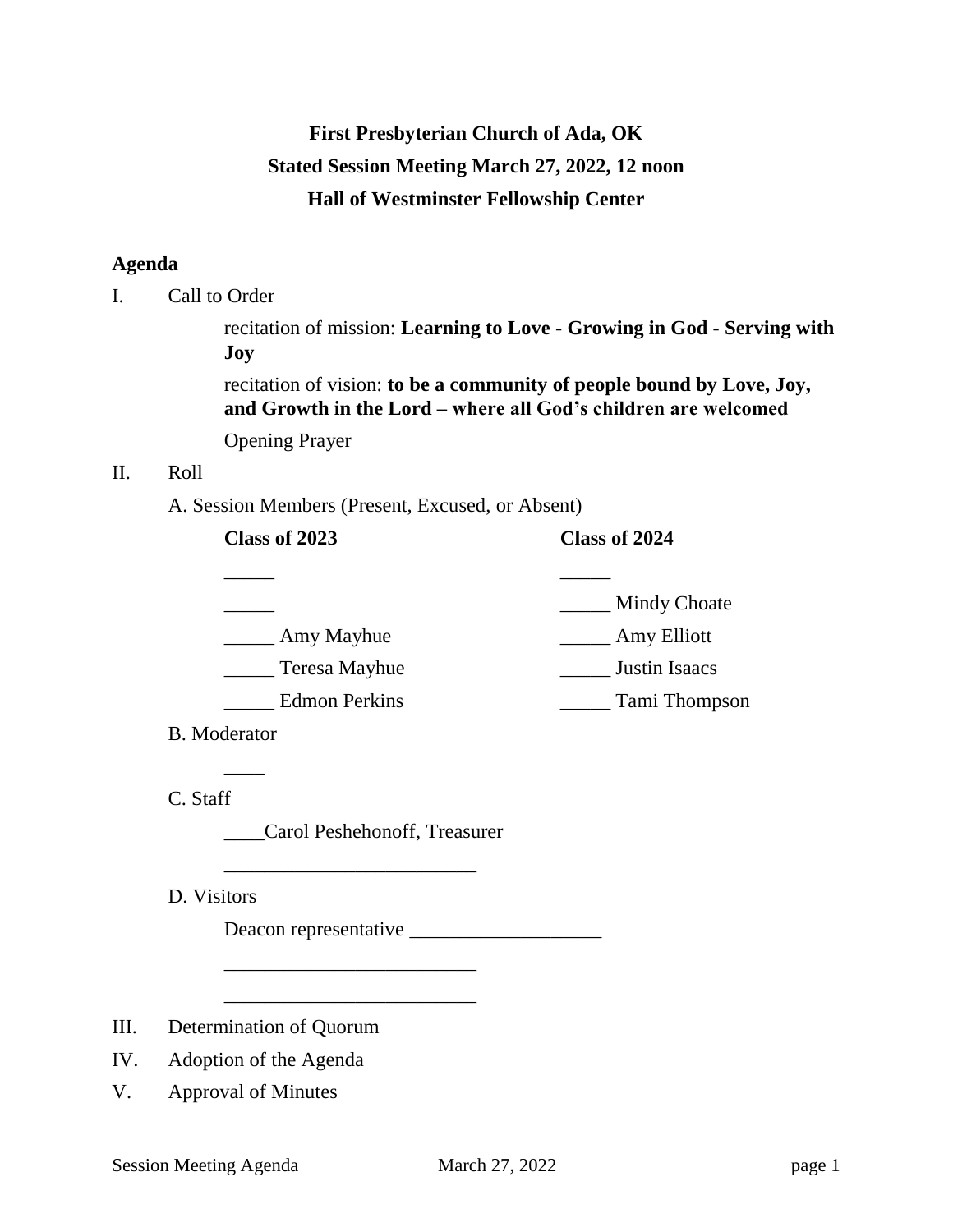*Session Meeting February 27 2022 (attached)*

*Congregational Meeting March 20 2022 (attached)*

## VI. Examination of Confirmands for Membership

*Membership Request and New Member Information forms for Timothy Butler and Anthony White, attached.*

## Book of Order G-1.0402

The session shall have responsibility for preparing those who would become active members of the congregation.

#### W-4.0203

When those who have been baptized as children are ready to make a public profession of faith and accept the responsibility of life in the church (sometimes called "confirmation"), the session shall provide an opportunity for them to do so. They are to be instructed in the faith, examined by the session, received as active members, and presented to the congregation in public worship. At this time, they reaffirm the vows of Baptism by renouncing evil and affirming their reliance on God's grace, professing their faith in Jesus Christ as Lord and Savior, and declaring their intent to participate actively and responsibly in the worship, life, governance, and mission of the church.

#### VII. From the Treasurer

#### *February financial reports (attached)*

VIII. From the Clerk of Session

## IX. The Ministries by Committee, Etc.

Christian Education

Congregational Life and Membership

Deacons

*Minutes of the March meeting, attached*

Finance

- Mission and Evangelism
- Nominating

Personnel and Administration

Property

Worship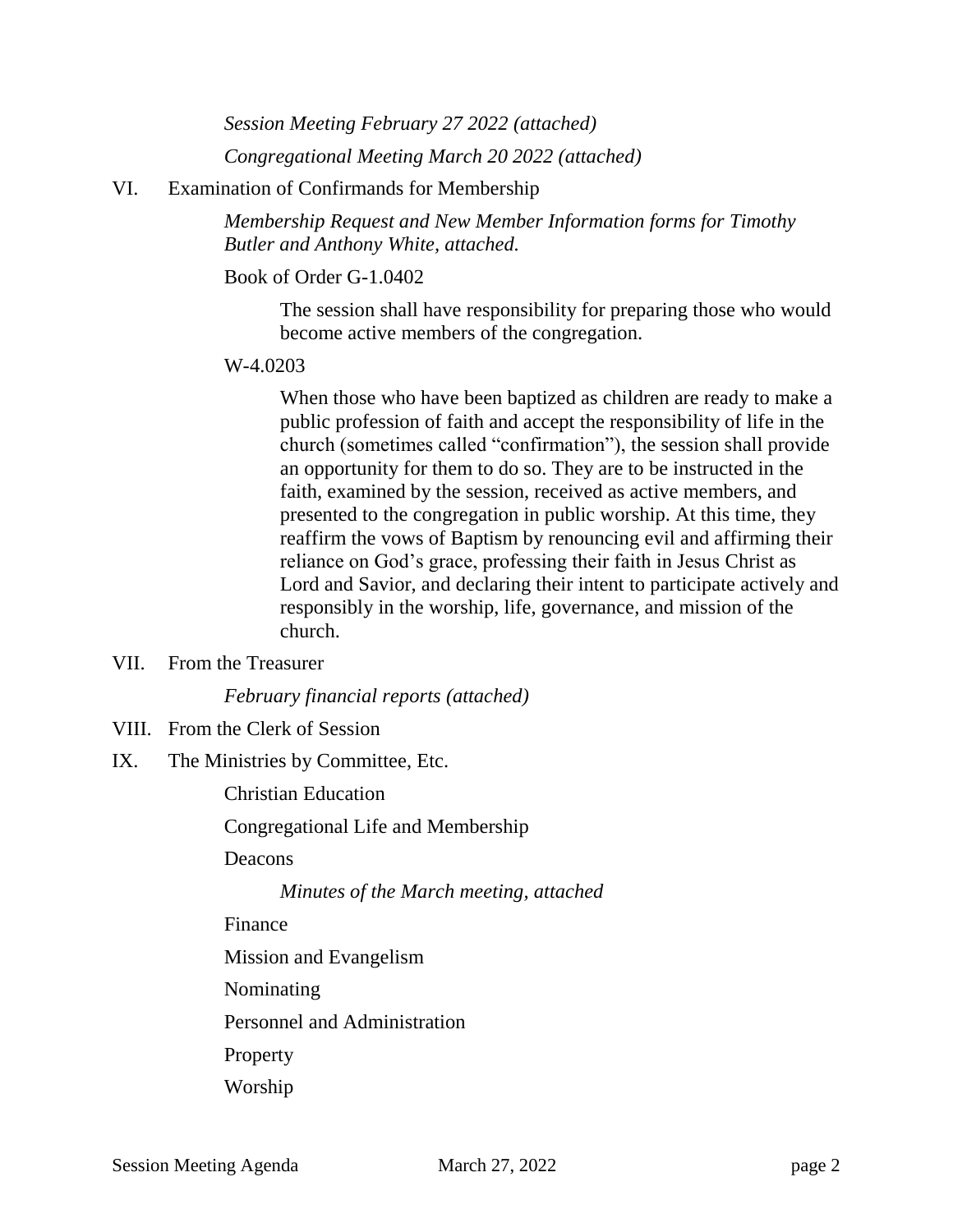X. Continuing business

1. As info, new "Worship Service Report" and "Offering Report" (attached), per Session interest expressed last month.

2. Scouting Unit 4 Update – Kurt Jackson, Charter Organization Representative

### XI. New Business

1. FPC members were elected to Session membership last Sunday—Brooke Holman, Logan Rothrock, and Bruce Weems. How does the Session want to handle the period of study and preparation?

Book of Order G-2.0402

When persons have been elected to the ordered ministry of ruling elder or deacon, the session shall provide a period of study and preparation, after which the session shall examine them as to their personal faith; knowledge of the doctrine, government, and discipline contained in the Constitution of the church; and the duties of the ministry. The session shall also confer with them as to their willingness to undertake the ministry appropriate to the order. If the examination is approved, the session shall appoint a day for the service of ordination and installation.

2. Thank you notes:

3. \_\_\_\_

XII. Upcoming Key Dates (April calendar, attached)

Maundy Thursday worship, April 14<sup>th</sup>, 7pm

Good Friday worship, April 15<sup>th</sup>, 12noon

Easter Sunday, April 17th

Elder of the month for April: Scott and Justin

Next session meeting: April 24<sup>th</sup>

XIII. On the Annual Planning Calendar

# **March**

-

-

-

**April**

**May**